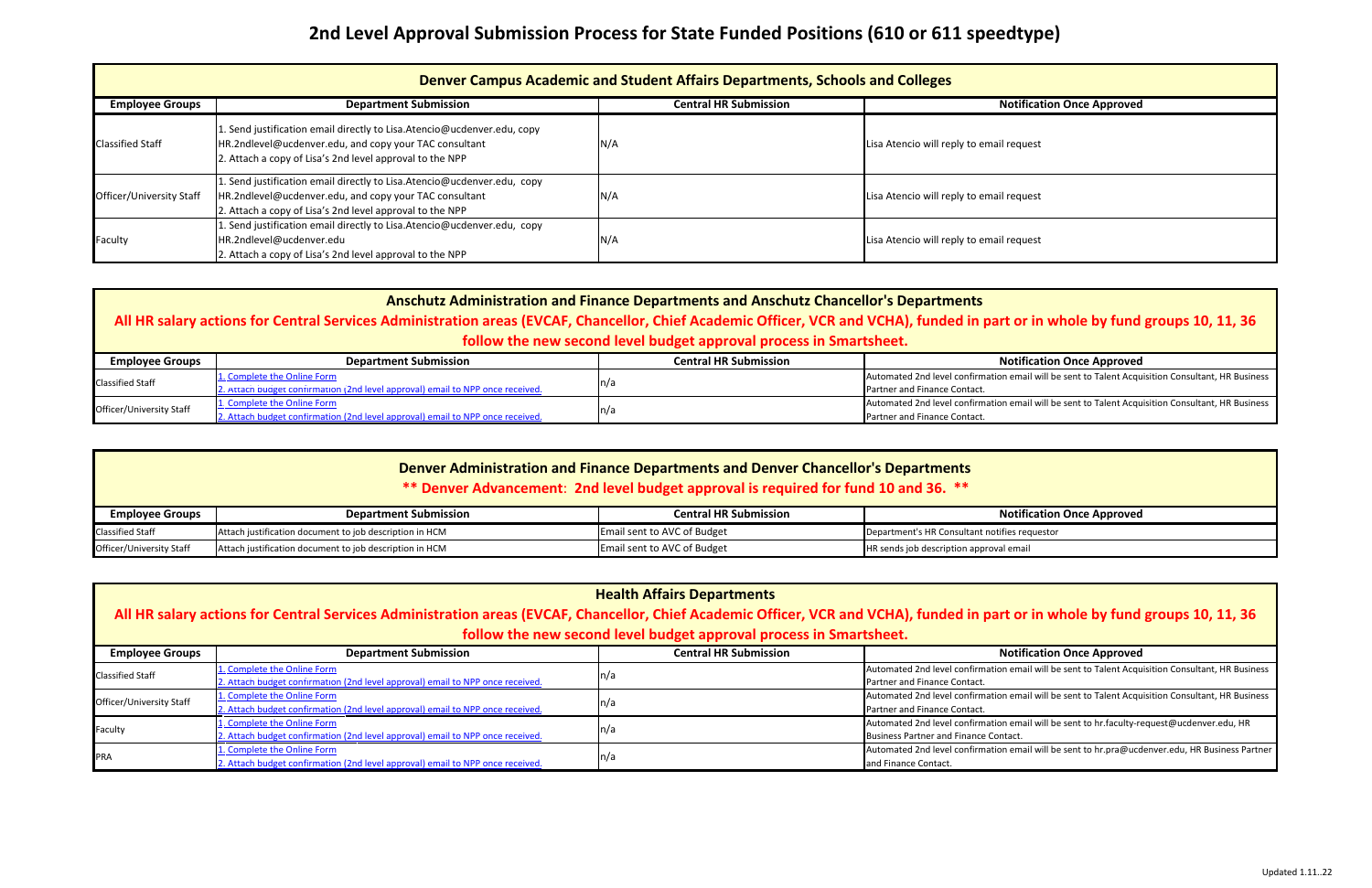| <b>Research Administration Departments</b><br>All HR salary actions for Central Services Administration areas (EVCAF, Chancellor, Chief Academic Officer, VCR and VCHA), funded in part or in whole by fund groups 10, 11, 36<br>follow the new second level budget approval process in Smartsheet. |                                                                                |                              |                                                                                                   |
|-----------------------------------------------------------------------------------------------------------------------------------------------------------------------------------------------------------------------------------------------------------------------------------------------------|--------------------------------------------------------------------------------|------------------------------|---------------------------------------------------------------------------------------------------|
| <b>Employee Groups</b>                                                                                                                                                                                                                                                                              | <b>Department Submission</b>                                                   | <b>Central HR Submission</b> | <b>Notification Once Approved</b>                                                                 |
| <b>Classified Staff</b>                                                                                                                                                                                                                                                                             | 1. Complete the Online Form                                                    | $\lfloor n/a \rfloor$        | Automated 2nd level confirmation email will be sent to Talent Acquisition Consultant, HR Business |
|                                                                                                                                                                                                                                                                                                     | 2. Attach budget confirmation (2nd level approval) email to NPP once received. |                              | Partner and Finance Contact.                                                                      |
| Officer/University Staff                                                                                                                                                                                                                                                                            | 1. Complete the Online Form                                                    | $\lfloor n/a \rfloor$        | Automated 2nd level confirmation email will be sent to Talent Acquisition Consultant, HR Business |
|                                                                                                                                                                                                                                                                                                     | 2. Attach budget confirmation (2nd level approval) email to NPP once received. |                              | Partner and Finance Contact.                                                                      |
| Faculty                                                                                                                                                                                                                                                                                             | 1. Complete the Online Form                                                    | $\lfloor n/a \rfloor$        | Automated 2nd level confirmation email will be sent to hr.faculty-request@ucdenver.edu, HR        |
|                                                                                                                                                                                                                                                                                                     | 2. Attach budget confirmation (2nd level approval) email to NPP once received. |                              | Business Partner and Finance Contact.                                                             |
| PRA                                                                                                                                                                                                                                                                                                 | 1. Complete the Online Form                                                    | $\lfloor n/a \rfloor$        | Automated 2nd level confirmation email will be sent to hr.pra@ucdenver.edu, HR Business Partner   |
|                                                                                                                                                                                                                                                                                                     | 2. Attach budget confirmation (2nd level approval) email to NPP once received  |                              | and Finance Contact                                                                               |

## t <mark>or in whole by fund groups 10, 11, 36</mark>

#### **Absolution Once Approved**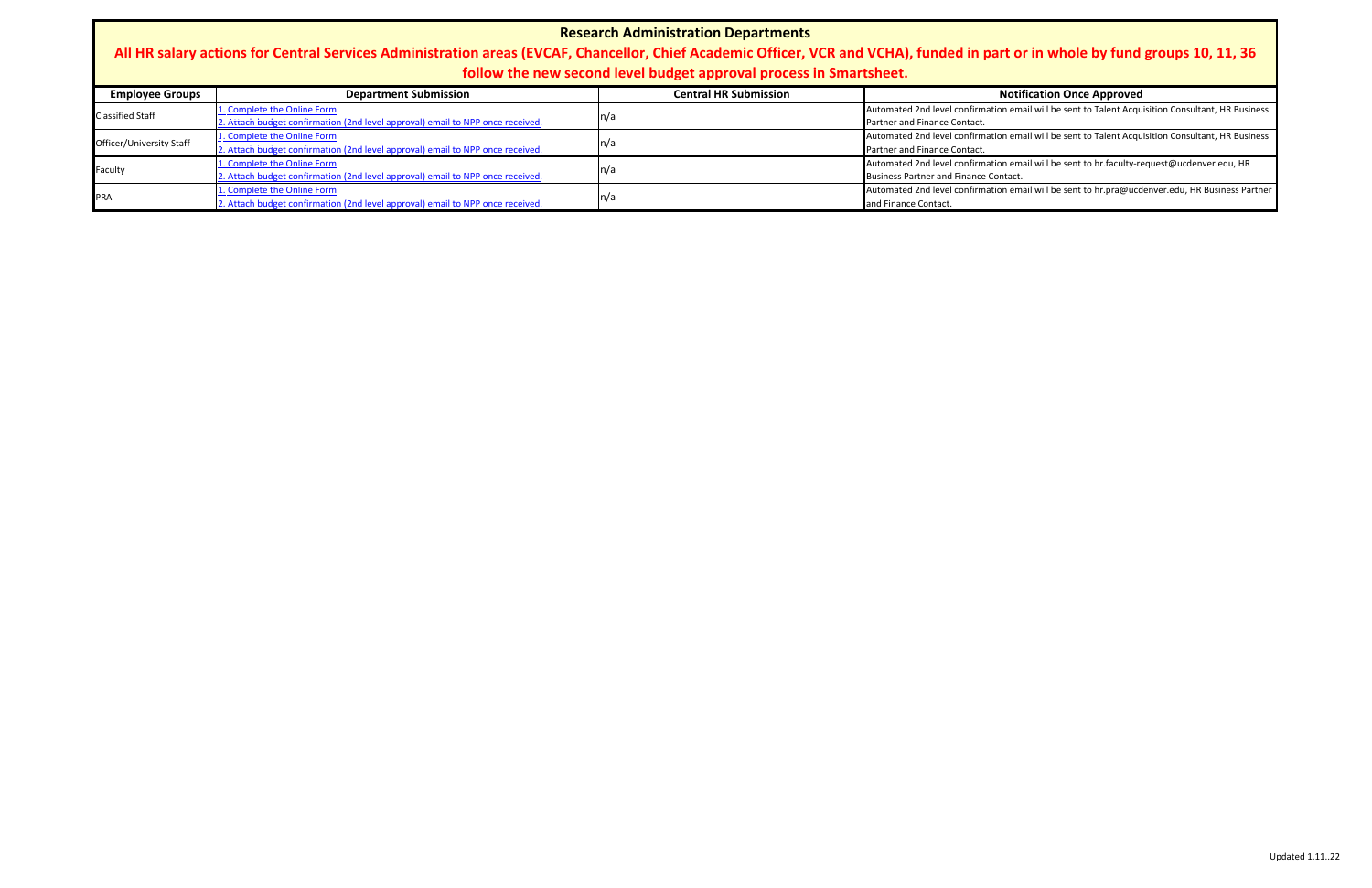# **2nd Level Approval Submission Process for State Funded Positions (610 or 611 speedtype)**

| <b>CU Anschutz Schools and Colleges</b> |                                                                                                                                                                                                                                         |                                 |                                   |  |
|-----------------------------------------|-----------------------------------------------------------------------------------------------------------------------------------------------------------------------------------------------------------------------------------------|---------------------------------|-----------------------------------|--|
| <b>Employee Groups</b>                  | <b>Department Submission</b>                                                                                                                                                                                                            | <b>Central HR Submission</b>    | <b>Notification Once Approved</b> |  |
|                                         | <b>College of Nursing</b>                                                                                                                                                                                                               |                                 |                                   |  |
| Classified Staff                        | Send an email request to the Dean and HR Director - attach a copy of the email to the job description in<br><b>HCM</b>                                                                                                                  | No additional approval required | N/A                               |  |
| Officer/University Staff                | Send an email request to the Dean and HR Director - attach a copy of the email to the job description in<br><b>HCM</b>                                                                                                                  | No additional approval required | N/A                               |  |
| Faculty                                 | 1. Send an email with justification information to the Dean and Asst Dean for Finance & Admin, CC'<br>HR.2ndlevel@ucdenver.edu<br>2. Attach a copy of 2nd level justification to the NPP                                                | No additional approval required | N/A                               |  |
|                                         | <b>Colorado School of Public Health</b>                                                                                                                                                                                                 |                                 |                                   |  |
| <b>Classified Staff</b>                 | Send an email request to the Dean and Asst Dean for Finance & Admin - attach a copy of the email to the No additional approval required<br>job description in HCM                                                                       |                                 | N/A                               |  |
| Officer/University Staff                | Send an email request to the Dean and Asst Dean for Finance & Admin - attach a copy of the email to the No additional approval required<br>job description in HCM                                                                       |                                 | N/A                               |  |
| Faculty                                 | 1. Send an email with justification information to the Dean and Asst Dean for Finance & Admin, CC'<br>HR.2ndlevel@ucdenver.edu<br>2. Attach a copy of 2nd level justification to the NPP                                                | No additional approval required | N/A                               |  |
|                                         | <b>School of Dental Medicine</b>                                                                                                                                                                                                        |                                 |                                   |  |
| Classified Staff                        | Send an email request to the Dean and Assoc Dean for Finance, Budgets & Strategic Projects - attach a<br>copy of the email to the job description in HCM                                                                                | No additional approval required | N/A                               |  |
| Officer/University Staff                | Send an email request to the Dean and Assoc Dean for Finance, Budgets & Strategic Projects - attach a<br>copy of the email to the job description in HCM                                                                                | No additional approval required | N/A                               |  |
| Faculty                                 | 1. Send an email with justification information to the Dean and Assoc Dean for Finance, Budgets &<br>Strategic Projects, CC' HR.2ndlevel@ucdenver.edu<br>2. Attach a copy of 2nd level justification to the NPP                         | No additional approval required | N/A                               |  |
|                                         | <b>School of Medicine</b>                                                                                                                                                                                                               |                                 |                                   |  |
| Classified Staff                        | Send an email to SOM.HR@ucdenver.edu with "2nd level approval" and the position number<br>in the subject line - attach a copy of the email to the job description in HCM                                                                | No additional approval required | N/A                               |  |
| Officer/University Staff                | Send an email to SOM.HR@ucdenver.edu with "2nd level approval" and the position number<br>in the subject line - attach a copy of the email to the job description in HCM                                                                | No additional approval required | N/A                               |  |
| Faculty                                 | 1. Send an email with justification information to SOM.HR@ucdenver.edu with "2nd level<br>approval" and the position number in the subject line. CC' HR.2ndlevel@ucdenver.edu<br>2. Attach a copy of 2nd level justification to the NPP | No additional approval required | N/A                               |  |
|                                         | <b>School of Pharmacy</b>                                                                                                                                                                                                               |                                 |                                   |  |
| <b>Classified Staff</b>                 | Send an email request to the Dean and Assoc Dean of Finance, Budgets & Admin - attach a copy of the<br>email to the job description in HCM                                                                                              | No additional approval required | N/A                               |  |
| Officer/University Staff                | Send an email request to the Dean and Assoc Dean of Finance, Budgets & Admin - attach a copy of the<br>email to the job description in HCM                                                                                              | No additional approval required | N/A                               |  |
| Faculty                                 | 1. Send an email with justification information to the Dean and Assoc Dean of Finance, Budgets & Admin, No additional approval required<br>CC' HR.2ndlevel@ucdenver.edu<br>2. Attach a copy of 2nd level justification to the NPP       |                                 | N/A                               |  |

| <b>Notification Once Approved</b> |
|-----------------------------------|
|                                   |
|                                   |
|                                   |
|                                   |
|                                   |
|                                   |
|                                   |
|                                   |
|                                   |
|                                   |
|                                   |
|                                   |
|                                   |
|                                   |
|                                   |
|                                   |
|                                   |
|                                   |
|                                   |
|                                   |
|                                   |
|                                   |